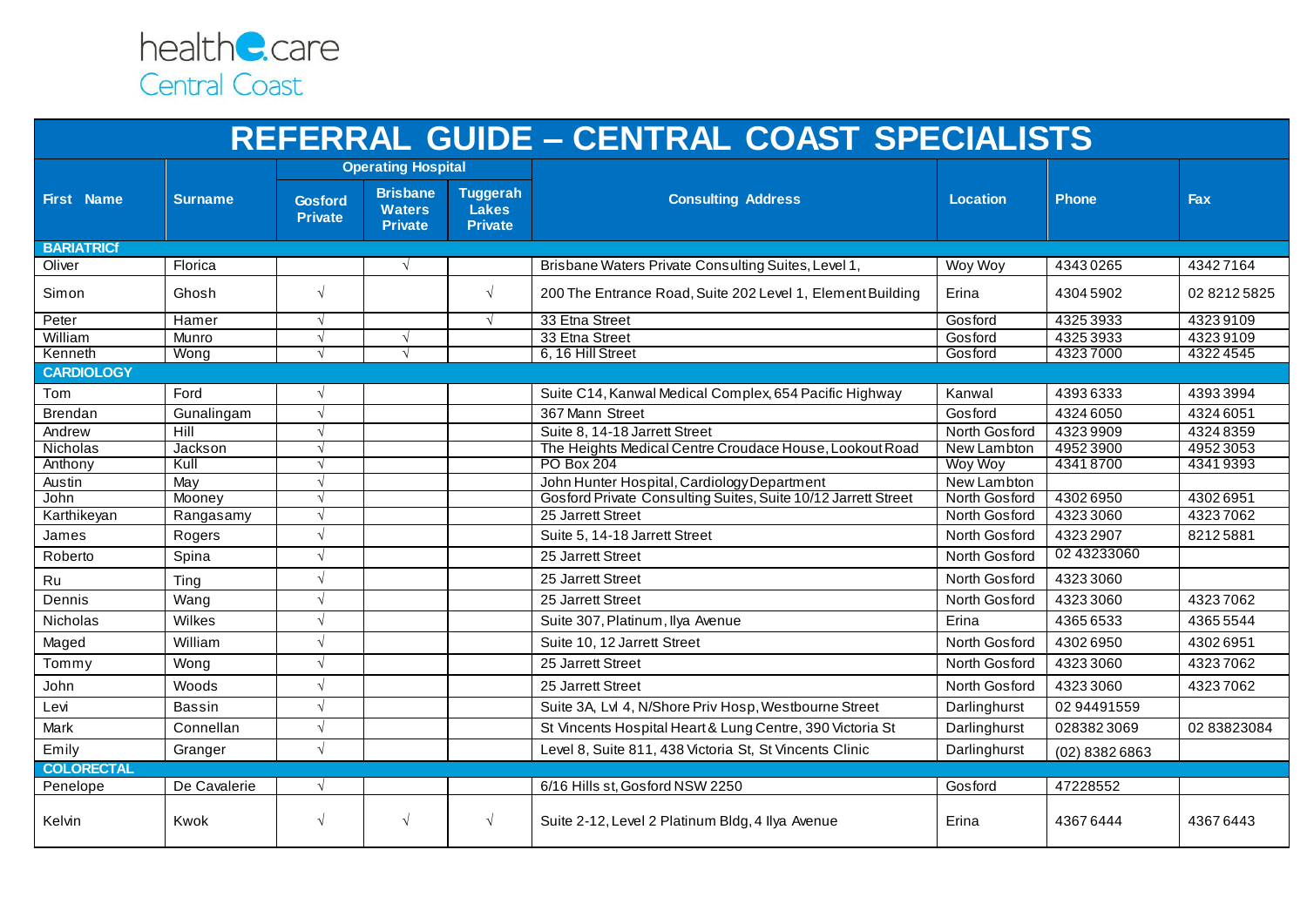

|                                                |                | <b>Operating Hospital</b>        |                                                    |                                            |                                                                                                                                            |                 |                  |                     |
|------------------------------------------------|----------------|----------------------------------|----------------------------------------------------|--------------------------------------------|--------------------------------------------------------------------------------------------------------------------------------------------|-----------------|------------------|---------------------|
| <b>First Name</b>                              | <b>Surname</b> | <b>Gosford</b><br><b>Private</b> | <b>Brisbane</b><br><b>Waters</b><br><b>Private</b> | <b>Tuggerah</b><br>Lakes<br><b>Private</b> | <b>Consulting Address</b>                                                                                                                  | <b>Location</b> | <b>Phone</b>     | <b>Fax</b>          |
| <b>COLORECTAL</b>                              |                |                                  |                                                    |                                            |                                                                                                                                            |                 |                  |                     |
|                                                |                |                                  |                                                    |                                            | 6/16-18 Hills Street, NSW, 2250                                                                                                            | Gosford         | $(02)$ 4393 6535 |                     |
| Mifanwy                                        | Reece          | $\sqrt{ }$                       |                                                    | $\sqrt{ }$                                 | Colorectal Outpatients, Level 1,<br>Concord Medical Centre, Concord Repatriation General<br>Hospital, Hospital Rd, Concord West, NSW, 2139 | Sydney          | (02) 9767 7950   | $(02)$ 9767<br>6555 |
|                                                |                |                                  |                                                    |                                            | Kanwal Specialist Consulting Rooms, Suite C16 Kanwal<br>Medical Complex, 654 Pacific Hwy, Kanwal,                                          | Wyong           | (02) 4393 6535   |                     |
| Richard                                        | Simpson        | $\sqrt{ }$                       | $\sqrt{ }$                                         | $\sqrt{ }$                                 | Suite 2, 12, Level 2, Platinum Building 4 Ilya Ave                                                                                         | Erina           | 43676444         | 43676443            |
| Peter                                          | Stewart        | $\sqrt{ }$                       |                                                    | $\sqrt{ }$                                 | Specialist Consulting Rooms, 48 Hills Street                                                                                               | Gosford         | 43086608         | 83790379            |
| <b>DENTAL (Oral Surgeon &amp; Peridontics)</b> |                |                                  |                                                    |                                            |                                                                                                                                            |                 |                  |                     |
| David                                          | <b>Bassal</b>  |                                  | $\sqrt{ }$                                         |                                            | 3 Mary Mackillop Drive                                                                                                                     | Woon garrah     | 43920990         |                     |
| Stefanie                                       | Calladine      | $\sqrt{ }$                       | $\sqrt{ }$                                         | $\sqrt{ }$                                 | 1/3 King Street                                                                                                                            | Ourimbah        | 43622095         | 43622299            |
| Angus                                          | Cameron        |                                  |                                                    | $\sqrt{ }$                                 | Uni of Newcastle Oral Health Centre Ourimbah Campus<br>Chittaway Rd                                                                        | Ourimbah        | 0448481001       | 80883814            |
| Chloe                                          | Chant          | $\sqrt{ }$                       |                                                    |                                            | 1/3 Mary Mackillop Drive                                                                                                                   | Woongarah       | 43920990         |                     |
| Hyesuk                                         | Choi           |                                  | $\sqrt{ }$                                         |                                            | Suite 6, Specialist Medical Centre, 325-327 Edward Street,<br>Wagga Wagga NSW 2650                                                         | Wagga Wagga     | $(02)$ 6925 4466 |                     |
| Scott                                          | Cooper         |                                  |                                                    | $\sqrt{ }$                                 | <b>8 RENWICK STREET</b>                                                                                                                    | Wyoming         | 43284581         |                     |
| Stephen                                        | Cox            | $\sqrt{ }$                       | $\sqrt{ }$                                         |                                            | Suite 2, 59 Beane Street                                                                                                                   | Gosford         | 43231277         | 43231280            |
| Lorna                                          | Cragg          |                                  | $\sqrt{ }$                                         | $\sqrt{ }$                                 | 1/3 King Street                                                                                                                            | Ourimbah        | 43622095         | 43622299            |
| Nigel                                          | Curtis         | $\sqrt{ }$                       | $\sqrt{ }$                                         | $\sqrt{ }$                                 | Suite 2, 59 Beane Street                                                                                                                   | Gosford         | 43231277         | 43231280            |
| Stephan                                        | Kantharajah    |                                  | $\sqrt{ }$                                         |                                            | 22 Baker Street                                                                                                                            | Gosford         | 43226617         | 43226710            |
| Angus                                          | Kingon         | $\sqrt{ }$                       | $\sqrt{ }$                                         | $\sqrt{ }$                                 | 1/3 King Street                                                                                                                            | Ourimbah        | 43622095         | 43622299            |
| Joseph                                         | Lee            | $\sqrt{ }$                       |                                                    |                                            | 32 York Street                                                                                                                             | East Gosford    | 43245625         | 43220992            |
| Nirushan                                       | Raveendiran    |                                  | $\sqrt{ }$                                         |                                            | 32 York Street                                                                                                                             | East Gosford    | 43245625         | 43220992            |
| Ned                                            | Restom         |                                  | $\sqrt{ }$                                         |                                            | Avoca Beach Dental Shop 7/188 Avoca Drive                                                                                                  | Avoca Beach     | 43811888         |                     |
| Andrew                                         | Sproll         |                                  | $\sqrt{ }$                                         |                                            | Saratogoa Dental 12/10 Village Road                                                                                                        | Saratoga        | 43631449         |                     |
| Michael                                        | Tame           | $\sqrt{ }$                       |                                                    |                                            | 1/3 King Street                                                                                                                            | Ourimbah        | 43622095         | 43622299            |
| Rouel                                          | Vergara        | $\sqrt{ }$                       |                                                    |                                            | 210 Central Coast Highway                                                                                                                  | Erina           | 02 43676222      |                     |
| Stephen                                        | Yeung          | $\sqrt{ }$                       |                                                    |                                            | Suite 9, Level 1, 25-31 Florence Street                                                                                                    | Hornsby         | 84113032         |                     |
| <b>EAR, NOSE &amp; THROAT</b>                  |                |                                  |                                                    |                                            |                                                                                                                                            |                 |                  |                     |
| Indu                                           | Gunawardena    | $\sqrt{ }$                       |                                                    | $\sqrt{ }$                                 | 29 Hills Street                                                                                                                            | Gosford         | 43245677         | 43245408            |
| Tony                                           | Kuo            | $\sqrt{ }$                       |                                                    |                                            | Suite 14, Fountain Plaza Building, 2 Ilya Avenue                                                                                           | Erina           | 43650293         | 94899851            |
| Sebastian                                      | Ranguis        |                                  |                                                    |                                            | 1 Gertrude Place                                                                                                                           | Gosford         | 43246488         |                     |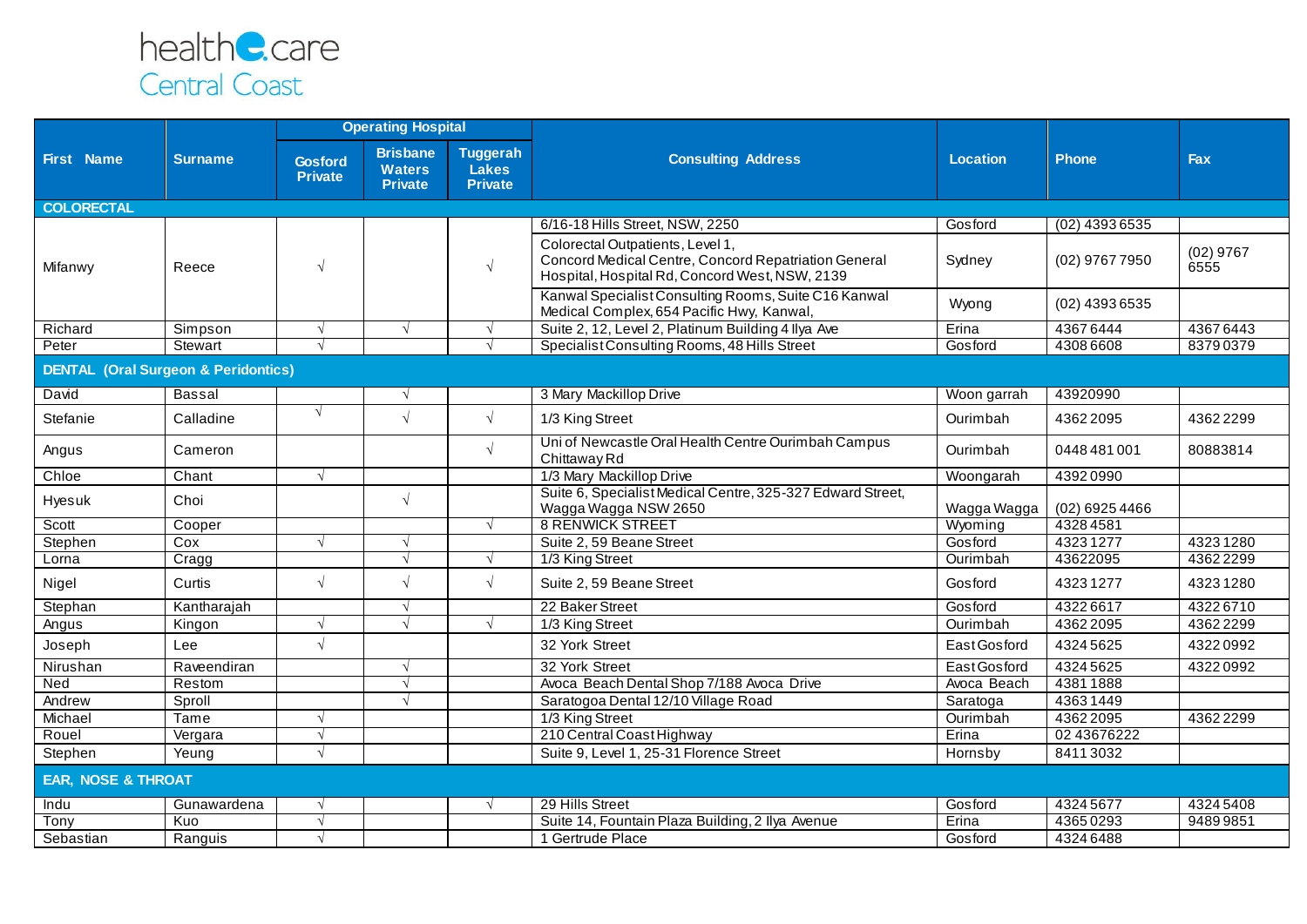

|                               |                |                                  | <b>Operating Hospital</b>                          |                                                   |                                                                               |                 |              |              |
|-------------------------------|----------------|----------------------------------|----------------------------------------------------|---------------------------------------------------|-------------------------------------------------------------------------------|-----------------|--------------|--------------|
| <b>First Name</b>             | <b>Surname</b> | <b>Gosford</b><br><b>Private</b> | <b>Brisbane</b><br><b>Waters</b><br><b>Private</b> | <b>Tuggerah</b><br><b>Lakes</b><br><b>Private</b> | <b>Consulting Address</b>                                                     | <b>Location</b> | <b>Phone</b> | Fax          |
| <b>EAR, NOSE &amp; THROAT</b> |                |                                  |                                                    |                                                   |                                                                               |                 |              |              |
| Shashinder                    | Singh          |                                  | $\sqrt{ }$                                         |                                                   | 29 Hills Street                                                               | Gosford         | 43245677     | 43245408     |
| Neil                          | Thomson        | $\sqrt{ }$                       |                                                    |                                                   | 1 Gertrude Place                                                              | Gosford         | 43246488     | 43241320     |
| Shruti                        | Jayachandra    | $\sqrt{ }$                       |                                                    |                                                   | 1 Gertrude Place                                                              | Gosford         | 43246488     | 43241320     |
| <b>GASTROENTEROLOGY</b>       |                |                                  |                                                    |                                                   |                                                                               |                 |              |              |
| Julia                         | Dingley        | $\mathcal{N}$                    | V                                                  |                                                   | 287 Henry Parry Drive                                                         | Wyoming         | 43227704     | 43221779     |
| John                          | Dowsett        | $\sqrt{ }$                       | $\sqrt{ }$                                         | $\sqrt{ }$                                        | 35 Etna Street                                                                | Gosford         | 43234846     | 43234590     |
| John                          | Fiatarone      | $\sqrt{ }$                       |                                                    | $\sqrt{ }$                                        | 3, 133 Erina Street                                                           | Gosford         | 43232533     | 43250197     |
| David                         | Gilbert        | $\sqrt{ }$                       |                                                    | $\sqrt{ }$                                        | 48 Hill Street                                                                | Gosford         | 43245011     | 43231198     |
| Glenn                         | Hawken         | $\sqrt{ }$                       | $\sqrt{ }$                                         |                                                   | Gastroenterology Department, Gosford Public Hospital                          | Gosford         | 43202987     | 43205606     |
| Emily                         | He             | $\sqrt{ }$                       |                                                    |                                                   | 35 Etna Street                                                                | Gosford         | 43234846     | 43234590     |
| Karl                          | Herba          | $\sqrt{ }$                       |                                                    |                                                   | Gastroenterology Department, Gosford Public Hospital,                         | Gosford         | 4320 2987    | 43205606     |
| James                         | Pang           | $\sqrt{ }$                       | $\sqrt{ }$                                         |                                                   | Central Coast Specialist Centre via Demountable 2, Holden St                  | Gosford         | 43205600     | 43205606     |
| James                         | Panetta        | $\sqrt{ }$                       | $\sqrt{ }$                                         | $\sqrt{ }$                                        | 3/133 Erina Street                                                            | Erina           | 43232533     | 43250197     |
| David                         | ter            | $\sqrt{ }$                       |                                                    | $\sqrt{ }$                                        | Suite C5, Kanwal Medical Complex, 654 Pacific Highway                         | Kanwal          | 43935550     | 43935544     |
| Ramy                          | Makary         |                                  | $\sqrt{ }$                                         |                                                   | Coastal Specialist Suites, Riverside Office Tower, Central<br>CoastHwy        | West Gosford    | 43041368     | 43112641     |
| Satbir                        | Singh          | $\sqrt{ }$                       |                                                    | $\sqrt{ }$                                        | Central Gosford Specialist Centre, Holden Street                              | Gosford         | 43209976     |              |
| Rishi                         | Sud            | $\sqrt{ }$                       |                                                    |                                                   | Central Gosford Specialist Centre, Holden Street                              | Gosford         | 43209976     |              |
| <b>GENERAL SURGERY</b>        |                |                                  |                                                    |                                                   |                                                                               |                 |              |              |
| Adrian                        | <b>Burke</b>   | $\sqrt{ }$                       | $\sqrt{ }$                                         | $\sqrt{ }$                                        | Burnside House, 43 Pacific Highway                                            | Ourimbah        | 43621444     | 43621488     |
| Deepak                        | Chhabra        | $\sqrt{ }$                       |                                                    |                                                   | Central Coast Colorectal, 12/4 Ilya Avenue                                    | Erina           | 94962030     |              |
| Paul                          | Chen           | $\sqrt{ }$                       | $\sqrt{ }$                                         | $\sqrt{ }$                                        | 98 Hills Street                                                               | Gosford         | 1300 377 285 | 02 8088 3843 |
| Adrian                        | Cohen          | $\sqrt{ }$                       |                                                    | $\sqrt{ }$                                        | 3 Hills Street                                                                | Gosford         | 43236911     | 43211823     |
| Amanda                        | Dawson         | $\sqrt{ }$                       |                                                    |                                                   | Teaching & Research Unit, Gosford Hospital, PO Box 361                        | Gosford         | 43205572     | 43203508     |
| Penelope                      | DeLacavalerie  | $\sqrt{ }$                       |                                                    |                                                   | Teaching & Research Unit, Gosford Hospital, PO Box 361                        | Gosford         | 43205572     |              |
| Shannon                       | Di Lernia      | $\sqrt{ }$                       |                                                    | $\sqrt{ }$                                        | Suite C16, Kanwal Medical Complex<br>654 Pacific Highway                      | Kanwal          | 43940381     | 43920811     |
| Oliver                        | Florica        |                                  | $\sqrt{ }$                                         |                                                   | Brisbane Waters Private Consulting Suites, Level 1                            | Woy Woy         | 43430265     | 43427164     |
|                               | Ghosh          | $\sqrt{ }$                       |                                                    | $\sqrt{ }$                                        | Tuggerah Lakes Private Consulting Rooms<br>Cnr Craigie Avenue and Pac Hwy,    | Kanwal          | 43247111     | 43238118     |
| Simon                         |                |                                  |                                                    |                                                   | Coast Surgery, Suite 202, Level 1, Element Building 200 The<br>Entrance Road, | Erina           | 02 4304 5902 | 02 8212 5825 |
| Peter                         | Hamer          | $\sqrt{ }$                       |                                                    | $\sqrt{ }$                                        | 33 Etna Street                                                                | Gosford         | 02 4380 8404 | 43239109     |
| Robert                        | Harris         |                                  |                                                    | $\sqrt{ }$                                        | Suite C2, 654 Pacific Highway Kanwal NSW 2259                                 | Lake Haven      | 43939285     | 43939859     |
| Zhen                          | Hou            | $\sqrt{ }$                       |                                                    | $\sqrt{ }$                                        | Central Gosford Specialist Centre, Holden Street                              | Gosford         | 43209976     |              |
| Manish                        | Kumar          | $\sqrt{ }$                       |                                                    |                                                   | 78-79 The Entrance Rd                                                         | The Entrance    | 43331222     |              |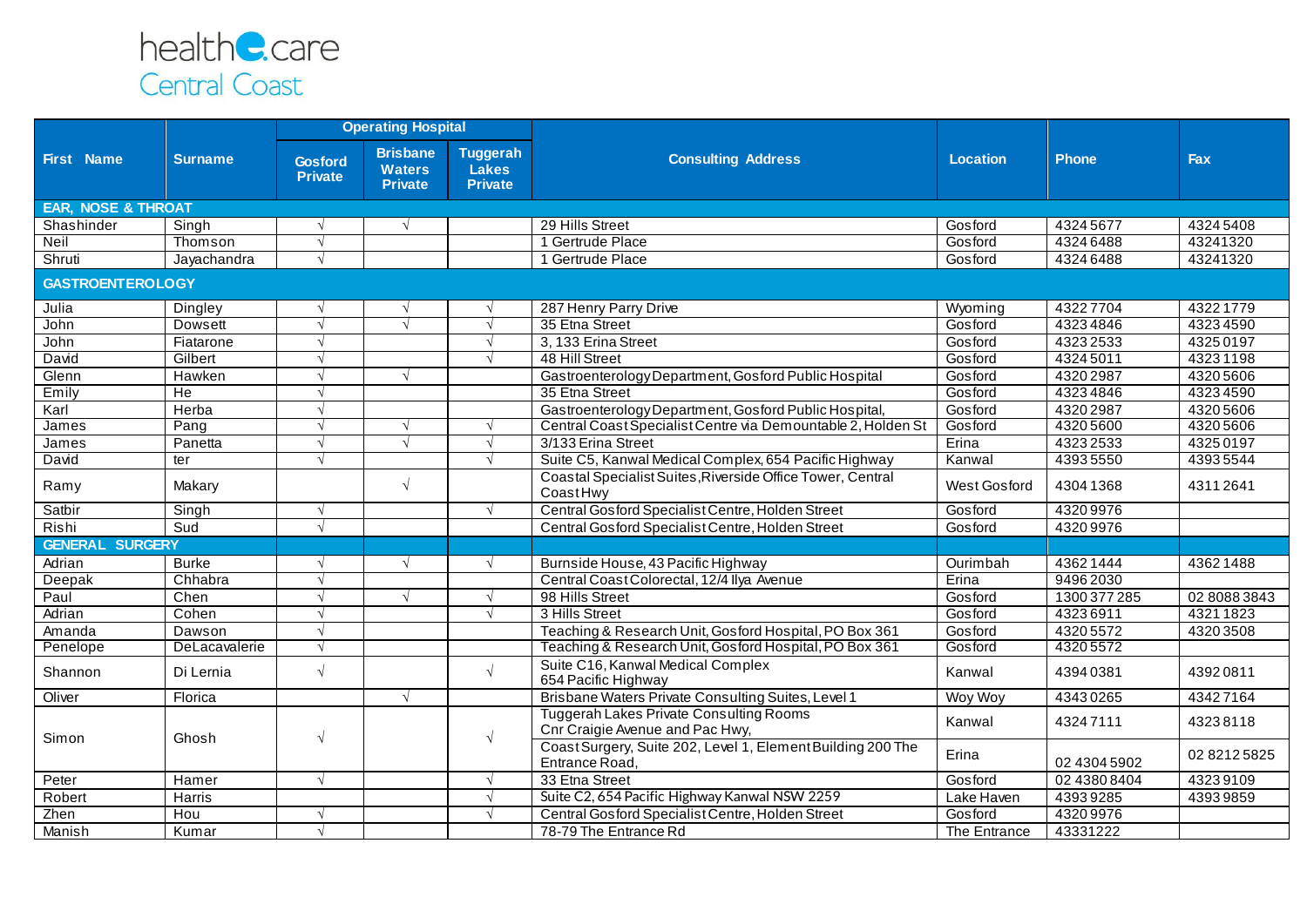

|                               |                |                                  | <b>Operating Hospital</b>                          |                                                   |                                                                      |                     |              |             |
|-------------------------------|----------------|----------------------------------|----------------------------------------------------|---------------------------------------------------|----------------------------------------------------------------------|---------------------|--------------|-------------|
| <b>First Name</b>             | <b>Surname</b> | <b>Gosford</b><br><b>Private</b> | <b>Brisbane</b><br><b>Waters</b><br><b>Private</b> | <b>Tuggerah</b><br><b>Lakes</b><br><b>Private</b> | <b>Consulting Address</b>                                            | Location            | <b>Phone</b> | Fax         |
| <b>GENERAL SURGERY</b>        |                |                                  |                                                    |                                                   |                                                                      |                     |              |             |
| Kelvin                        | Kwok           | $\sqrt{ }$                       | $\sqrt{ }$                                         | $\sqrt{ }$                                        | Suite 2-12, Level 2 Platinum Bldg, 4 Ilya Avenue                     | Erina               | 43676444     | 43676443    |
| Sharon                        | Laura          | $\sqrt{ }$                       |                                                    |                                                   | PO Box 4341                                                          | East Gosford        | 43251226     | 43241320    |
| Mary                          | Ling           | $\sqrt{ }$                       | $\sqrt{ }$                                         | $\sqrt{ }$                                        | 6,16 Hill Street                                                     | Gosford             | 43237000     | 43224545    |
| Jamal                         | Merei          |                                  |                                                    |                                                   | 3 Hills Street                                                       | Gosford             | 43225150     | 43211823    |
| William                       | Munro          | $\sqrt{ }$                       | $\sqrt{ }$                                         |                                                   | 33 Etna Street                                                       | Gosford             | 43253933     | 43239109    |
| Rita                          | Poon           | $\sqrt{ }$                       |                                                    |                                                   | <b>PO Box 730</b>                                                    | Gosford             | 43226677     | 43225882    |
| Richard                       | Simpson        |                                  | $\sqrt{ }$                                         | $\sqrt{ }$                                        | Suite 2, 12, Level 2, Platinum Building 4 Ilya Ave                   | Erina               | 43676444     | 43676443    |
| Stanley                       | Sidhu          | $\sqrt{ }$                       |                                                    |                                                   | 55 Hills Street, Gosford                                             | Gosford             | 02 94371731  | 02 94371731 |
| Peter                         | Stewart        |                                  |                                                    | $\sqrt{ }$                                        | Specialist Consulting Rooms, 48 Hills Street                         | Gosford             | 43086608     | 83790379    |
| Sahil                         | Vohra          | $\sqrt{ }$                       |                                                    | $\sqrt{ }$                                        | <b>Tuggerah Lakes Private Consulting Rooms</b>                       | Tuggerah            | 02 4310 9133 |             |
| Kenneth                       | Wong           | $\sqrt{ }$                       | $\sqrt{ }$                                         |                                                   | 6, 16 Hill Street                                                    | Gosford             | 43237000     | 43224545    |
| <b>GERIATRICIAN</b>           |                |                                  |                                                    |                                                   |                                                                      |                     |              |             |
| Peter                         | Lipski         |                                  | $\sqrt{ }$                                         |                                                   | 21 Vidler Avenue                                                     | Woy Woy             | 43430333     | 43442133    |
| Alison                        | Semmonds       | $\sqrt{ }$                       |                                                    |                                                   | Lawrance Centre, St Vincents Private Hospital, 61 Avondale<br>Avenue | Lismore             | 66279406     | 66279209    |
| <b>HAEMATOLOGY</b>            |                |                                  |                                                    |                                                   |                                                                      |                     |              |             |
| Richard                       | Blennerhassett | $\sqrt{ }$                       |                                                    |                                                   | Suite 5 14-18 Jarrett Street                                         | Gosford             | 43248488     |             |
| Cecily                        | Forsyth        | $\sqrt{ }$                       |                                                    | $\sqrt{ }$                                        | Suite 5, 14-18 Jarrett Street                                        | Gosford             | 43248488     | 82125864    |
| Alison                        | Lyons          | $\sqrt{ }$                       |                                                    |                                                   | 16 Henry Parry Drive                                                 | East Gosford        | 43126230     | 43126233    |
| Anna                          | Nelson         |                                  |                                                    |                                                   | 16 Henry Parry Drive                                                 | East Gosford        | 43126230     | 43126233    |
| Catherine                     | Tang           | $\sqrt{ }$                       |                                                    |                                                   | 16 Henry Parry Drive                                                 | East Gosford        | 43126230     | 43126233    |
| <b>IMMUNOLOGIST</b>           |                |                                  |                                                    |                                                   |                                                                      |                     |              |             |
| Malanie                       | Hettiarachchi  | $\sqrt{ }$                       |                                                    |                                                   | Suite 10, 175 Chisholm Road                                          | <b>EastMaitland</b> | 49379558     |             |
| Glenn                         | Reeves         | $\sqrt{ }$                       |                                                    |                                                   | Coastal Immunology, Suite 2, 54 William Street                       | Gosford             | 43210666     | 43210669    |
| <b>MAXILLO FACIAL SURGEON</b> |                |                                  |                                                    |                                                   |                                                                      |                     |              |             |
| Ying                          | Chang          | $\sqrt{ }$                       | $\sqrt{ }$                                         |                                                   | Suite 2 59 Beane Street                                              | Gosford             | 43231277     |             |
| Nigel                         | Curtis         |                                  | $\sqrt{ }$                                         |                                                   | Suite 2 59 Beane Street                                              | Gosford             | 43231277     |             |
| Angus                         | Kingon         | $\sqrt{ }$                       | $\sqrt{ }$                                         | $\sqrt{ }$                                        | 1/3 King Street                                                      | Ourimbah            | 43622095     |             |
| Bobby                         | Yang           | $\sqrt{ }$                       | $\sqrt{ }$                                         | $\sqrt{ }$                                        | Suite 9 Fountain Corp Building, 4 Ilya Ave                           | Erina               | 43635160     |             |
| PO-CHEN                       | <b>YANG</b>    | $\sqrt{ }$                       |                                                    | $\sqrt{ }$                                        | Suite 9 Fountain Corp Building, 4 Ilya Ave                           | Erina               | 43635160     |             |
| <b>NEUROSURGERY</b>           |                |                                  |                                                    |                                                   |                                                                      |                     |              |             |
| Marc                          | Coughlan       | $\sqrt{ }$                       |                                                    |                                                   | Suite 14-15, 12 Jarrett Street                                       | North Gosford       | 43227556     | 43239024    |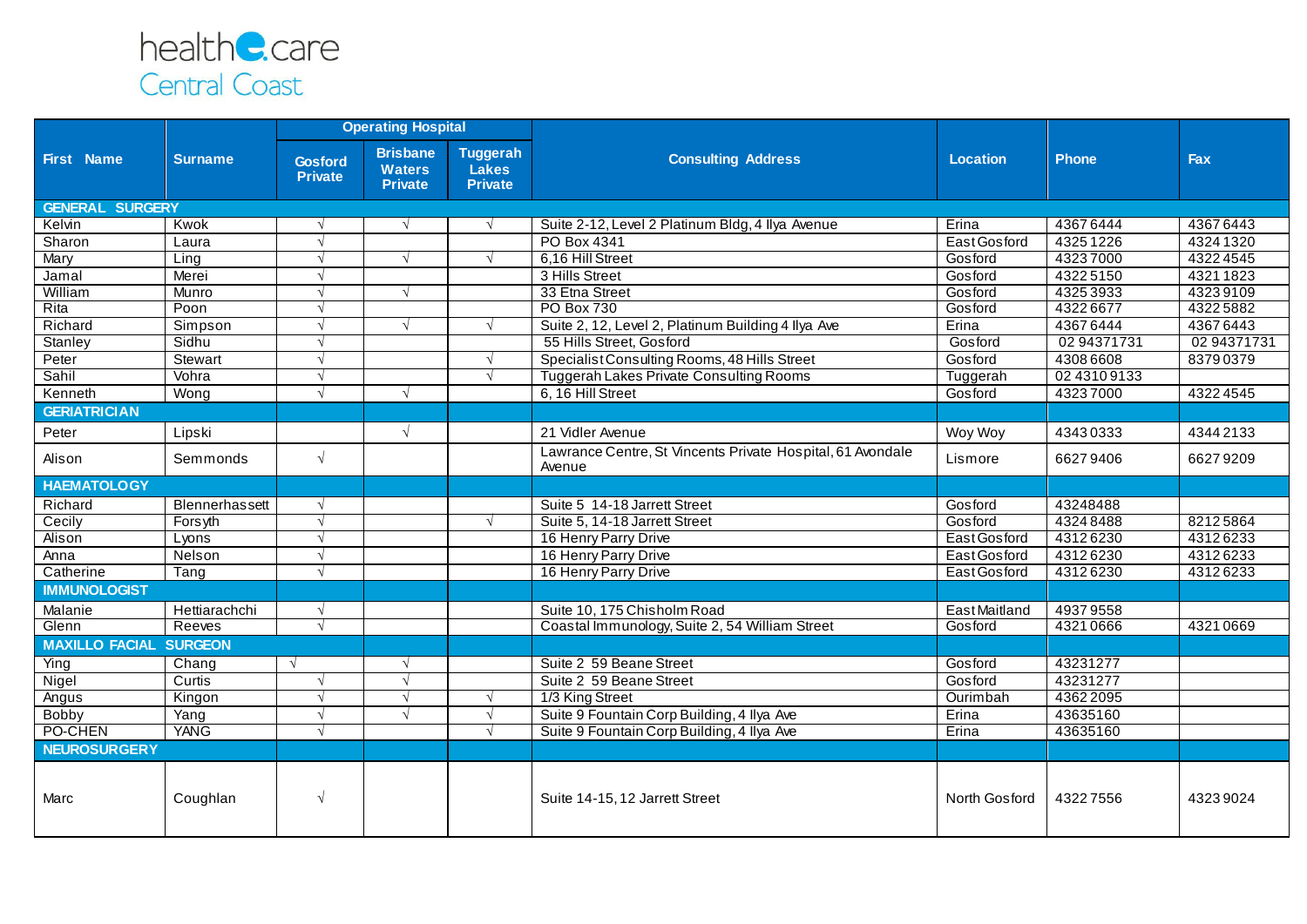

|                                                  |                 | <b>Operating Hospital</b> |                                                    |                                                   |                                                                                    |                 |              |              |
|--------------------------------------------------|-----------------|---------------------------|----------------------------------------------------|---------------------------------------------------|------------------------------------------------------------------------------------|-----------------|--------------|--------------|
| <b>First Name</b>                                | <b>Surname</b>  | Gosford<br><b>Private</b> | <b>Brisbane</b><br><b>Waters</b><br><b>Private</b> | <b>Tuggerah</b><br><b>Lakes</b><br><b>Private</b> | <b>Consulting Address</b>                                                          | <b>Location</b> | <b>Phone</b> | Fax          |
| <b>NEUROSURGERY</b>                              |                 |                           |                                                    |                                                   |                                                                                    |                 |              |              |
| Damodaran                                        | Omprakash       | $\sqrt{ }$                |                                                    |                                                   | Sydney Spine Institute PO Box 469                                                  | Burwood         | 97155007     |              |
| Jonathon                                         | Parkinson       | $\sqrt{ }$                |                                                    |                                                   | Suite 2, Level 1, The Element Building, 200 Central Coast Hwy                      | Erina           | 94361818     | 94363073     |
| Vanessa                                          | Sammons         | $\sqrt{ }$                | $\sqrt{ }$                                         |                                                   | 19 Kingsley Avenue                                                                 | Woy Woy         | 43234843     | 43236668     |
| <b>NEUROLOGY</b>                                 |                 |                           |                                                    |                                                   |                                                                                    |                 |              |              |
| Denis                                            | Crimmins        | $\sqrt{ }$                |                                                    |                                                   | Central Coast Neurosciences, 34 Brougham Street,                                   | East Gosford    | 43234843     | 43236668     |
| Robert                                           | Heard           | $\sqrt{ }$                |                                                    |                                                   | 55 Hills Street                                                                    | Gosford         | 43236077     | 43255799     |
| Elizabeth                                        | Reyneke         | $\sqrt{ }$                |                                                    |                                                   | <b>Central Coast Neurosciences</b><br>Suite 2, Level 1, 200 Central Coast Highway, | Erina           | 02 4325 4488 | 13255310     |
| Anna                                             | Schutz          | $\sqrt{ }$                |                                                    |                                                   | <b>Central Coast Neurosciences</b><br>Suite 2, Level 1, 200 Central Coast Highway, | Erina           | 02 4325 4488 | 43255310     |
| Jonathan                                         | Sturm           | $\sqrt{ }$                |                                                    |                                                   | Level 1, Suite 4, 7 Mingara Drive                                                  | Tumbi Umbi      | 02 4394 0366 | 43940388     |
| <b>OBSTETRICS, GYNAECOLOGY</b><br><b>AND IVF</b> |                 |                           |                                                    |                                                   |                                                                                    |                 |              |              |
| Raouf                                            | Farag           | $\sqrt{ }$                |                                                    | $\sqrt{ }$                                        | Women's Health & Conception Centre<br>60 William Street,                           | Gosford         | 02 4324 1992 | 43241998     |
| Kelly                                            | Hankins         | $\sqrt{ }$                |                                                    |                                                   | Suite 6, 12 Jarrett Street                                                         | North Gosford   | 43247111     | 43238118     |
| Sarojini                                         | Mandapati       | $\sqrt{ }$                |                                                    |                                                   | Suite 15, North Gosford Medical Centre, 66 Etna Street                             | North Gosford   | 43227744     | 43227677     |
| Amrou                                            | Metawa          | $\sqrt{ }$                |                                                    |                                                   | Level 1, Suite 9-12 Jarrett Street                                                 | North Gosford   | 43236140     | 43236150     |
| Mutayyab                                         | Shah            | $\sqrt{ }$                |                                                    |                                                   | Suite 6, 12 Jarrett Street                                                         | North Gosford   | 43247111     | 43238118     |
| Peta                                             | <b>Skilbeck</b> | $\sqrt{ }$                |                                                    |                                                   | Suite 6, 12 Jarrett Street                                                         | North Gosford   | 43247111     | 43238118     |
| Peter                                            | Nelmes          |                           |                                                    | $\sqrt{ }$                                        | 31 Hills Street,                                                                   | Gosford         | 02 4323 7680 |              |
| <b>ONCOLOGY</b>                                  |                 |                           |                                                    |                                                   |                                                                                    |                 |              |              |
| Malmaruha                                        | Arasaratnam     | $\sqrt{ }$                |                                                    |                                                   | Gosford Public Hospital ONCOLOGY, Holden Road,                                     | Gosford         | 43231531     |              |
| Mamta                                            | Bagia           | $\sqrt{ }$                |                                                    |                                                   | Suite 4 12 Jarrett Street                                                          | Gosford         | 43238110     |              |
| <b>Matthew</b>                                   | Chan            | $\sqrt{ }$                |                                                    |                                                   | Central Coast Cancer Centre, Gosford Hospital,                                     | Gosford         | 43209888     | 43209780     |
| Craig                                            | Kukard          | $\sqrt{ }$                |                                                    |                                                   | PO Box 1055                                                                        | North Gosford   | 43238110     |              |
| Namrata                                          | Nayar           | $\sqrt{ }$                |                                                    |                                                   | Suite 4/12 Jarrett Street                                                          | North Gosford   | 43238110     |              |
| Susan                                            | Tiley           | $\sqrt{ }$                |                                                    |                                                   | Suite 4, 12 Jarrett Street                                                         | North Gosford   | 43238110     |              |
| Matthew<br><b>ONCOPLASTIC (Breast)</b>           | Wong            | $\sqrt{ }$                |                                                    |                                                   | Suite 4 12 Jarrett Street                                                          | North Gosford   | 43238110     |              |
|                                                  |                 |                           |                                                    |                                                   |                                                                                    |                 |              |              |
| Paul                                             | Chen            | $\sqrt{ }$                | $\sqrt{ }$                                         | $\sqrt{ }$                                        | 98 Hills Street                                                                    | Gosford         | 1300 377 285 | 02 8088 3843 |
| Mary                                             | Ling            | $\sqrt{ }$                | $\sqrt{ }$                                         | $\sqrt{ }$                                        | 6,16 Hill Street                                                                   | Gosford         | 43237000     | 43224545     |
| Eva                                              | Nagy            | $\sqrt{ }$                |                                                    |                                                   | Sydney Oncoplastic Surgery Suite 4, 12 Jarrett Street,                             | Gosford         | 02 9121 6201 | 02 9475 0510 |
| Sharon                                           | Laura           | $\sqrt{ }$                |                                                    |                                                   | 1 Gertrude Place, Gosford NSW 2250                                                 | East Gosford    | 43251226     | 43241320     |
| Rita                                             | Poon            | $\sqrt{ }$                |                                                    |                                                   | 98 Hills Street, North Gosford NSW 2250                                            | Gosford         | 43226677     | 43225882     |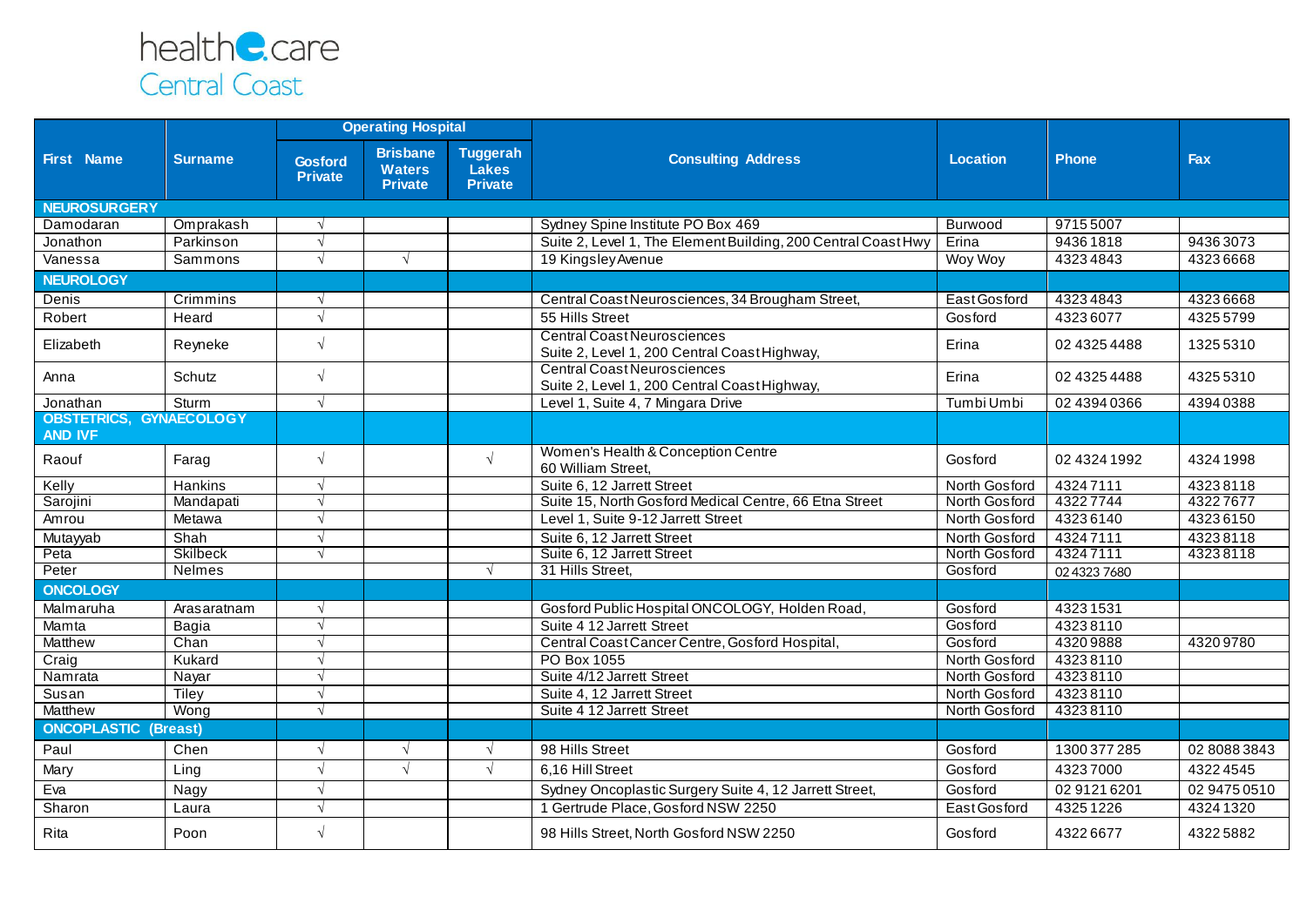

|                                           |                  | <b>Operating Hospital</b>        |                                                    |                                                   |                                                                                                    |                      |              |            |
|-------------------------------------------|------------------|----------------------------------|----------------------------------------------------|---------------------------------------------------|----------------------------------------------------------------------------------------------------|----------------------|--------------|------------|
| <b>First Name</b>                         | <b>Surname</b>   | <b>Gosford</b><br><b>Private</b> | <b>Brisbane</b><br><b>Waters</b><br><b>Private</b> | <b>Tuggerah</b><br><b>Lakes</b><br><b>Private</b> | <b>Consulting Address</b>                                                                          | Location             | <b>Phone</b> | <b>Fax</b> |
| <b>OPHTHALMOLOGY</b>                      |                  |                                  |                                                    |                                                   |                                                                                                    |                      |              |            |
| Vivek                                     | Chowdhury        |                                  |                                                    |                                                   | Level 1, 22 Clarke Street                                                                          | <b>Crows Nest</b>    | 1300766500   |            |
| James                                     | Chen             | $\sqrt{ }$                       | $\sqrt{ }$                                         |                                                   | Sutie 5, 202 The Entrance Rd                                                                       | Erina                | 43650111     | 43650011   |
| <b>Ross</b>                               | Ferrier          | $\sqrt{ }$                       |                                                    |                                                   | Coastwide eye surgery, Platinum Bldg suite 1:07, 4 Ilya Av                                         | Erina                | 0243659444   |            |
| Rushmia                                   | Karim            |                                  |                                                    | $\sqrt{ }$                                        | Vision Eye Institute, Kanwal Medical Complex                                                       | Kanwal               | 02 43479955  |            |
| <b>ORTHOPAEDICS</b>                       |                  |                                  |                                                    |                                                   |                                                                                                    |                      |              |            |
| Edward                                    | Bateman          |                                  |                                                    |                                                   | Coastal Orthopaedics, Locked Bag 39                                                                | Gosford              | 43231122     | 43237050   |
| David                                     | <b>Bradshaw</b>  |                                  |                                                    | $\sqrt{ }$                                        | Tuggerah Lakes Private Consulting Rooms                                                            | Kanwal               | 424992259    | 43933819   |
| Anthony                                   | <b>Burneikis</b> | $\sqrt{ }$                       |                                                    | $\sqrt{ }$                                        | Tuggerah Lakes Private Consulting Rooms                                                            | Kanwal               | 43933820     | 43933819   |
| Malcolm                                   | Glase            | $\sqrt{ }$                       |                                                    |                                                   | Suite 1, Jarrett St Specialist Centre, 14-18 Jarrett Street                                        | North Gosford        | 43234711     | 43244616   |
| Stuart                                    | Gray             | $\sqrt{ }$                       |                                                    |                                                   | Coastal Orthopaedics, Burrabil Avenue                                                              | North Gosford        | 43231122     | 43237050   |
| Sarah                                     | Hanslow          | $\sqrt{ }$                       |                                                    | $\sqrt{ }$                                        | Tuggerah Lakes Private Consulting Rooms                                                            | Kanwal               | 0424992259   | 43933819   |
| Bassam J                                  | Hasn             | $\sqrt{ }$                       |                                                    | $\sqrt{ }$                                        | <b>Tuggerah Lakes Private Consulting Rooms</b>                                                     | Kanwal               | 0424992259   | 43933819   |
| Michael                                   | Hunter           |                                  |                                                    | $\sqrt{ }$                                        | Coastal Orthopaedics, Burrabil Avenue                                                              | North Gosford        | 43231122     | 43237050   |
| Simon                                     | Hutabarat        |                                  | $\sqrt{ }$                                         | $\sqrt{ }$                                        | Brisbane Waters Private Hospital Consulting Rooms Level 2                                          | Woy Woy              | 1800 686 694 | 43411889   |
| Mark                                      | Kao              | $\sqrt{ }$                       |                                                    |                                                   | Coastal Orthopaedics, Burrabil Avenue                                                              | North Gosford        | 43231122     | 43237050   |
| John                                      | Limbers          |                                  |                                                    | $\sqrt{ }$                                        | Tuggerah Lakes Private Consulting Rooms                                                            | Kanwal               | -424992259   | 43933819   |
| Steven                                    | Marchalleck      | $\sqrt{ }$                       |                                                    | $\sqrt{ }$                                        | Coastal Orthopaedics, Burrabil Avenue                                                              | North Gosford        | 43231122     | 43237050   |
| John                                      | Morton           | $\sqrt{ }$                       |                                                    | $\sqrt{ }$                                        | Coastal Orthopaedics, Burrabil Avenue                                                              | North Gosford        | 43231122     | 43237050   |
| Phillip                                   | Markham          | $\sqrt{2}$                       | $\sqrt{ }$                                         |                                                   | Sydney Joint Specialists (SJS) Orthopaedics Suite 2, 54<br><b>William Street</b>                   | Gosford              | 43317343     |            |
| <b>JUSTIN</b>                             | <b>ROE</b>       | $\sqrt{ }$                       |                                                    |                                                   | 3-9 Gilles Street                                                                                  | Woolonstone<br>craft | 94090558     |            |
| Ramanjeet                                 | Sethi            | $\sqrt{ }$                       |                                                    |                                                   | C/- Central Coast Orthopaedics                                                                     |                      |              |            |
| <b>PLASTIC AND RECONSTRUCTIVE SURGERY</b> |                  |                                  |                                                    |                                                   |                                                                                                    |                      |              |            |
| <b>RUSSELL</b>                            | ALDRED           |                                  |                                                    |                                                   | Suite 1008 St Vincent's Clinic, Victoria street                                                    | Darlinghurst         | 83826044     |            |
| Gazi                                      | Hussain          | $\sqrt{ }$                       | $\sqrt{ }$                                         |                                                   | COASTAL PLASTIC SURGERY, Suite 2, HIGHPOINT<br>BUILDING, 257-259 The Entrance Road,                | Erina                | 43636900     | 43656066   |
| Vlad                                      | Illie            | $\sqrt{ }$                       |                                                    | $\sqrt{ }$                                        | 4/12 Jarrett Street                                                                                | North Gosford        | 02 8382 6787 |            |
| Mihaela                                   | Lefter           | $\sqrt{ }$                       | $\sqrt{ }$                                         |                                                   | Brisbane Waters Private Hospital, 21 Vidler Ave                                                    | Woy Woy              | 43430276     | 43427164   |
| Mohammad                                  | Mohaghegh        | $\sqrt{ }$                       | $\sqrt{ }$                                         |                                                   | COASTAL PLASTIC SURGERY, Suite 2, HIGHPOINT<br>BUILDING, 257-259 The Entrance Road, Erina NSW 2250 | Erina                | 43636900     | 43656066   |